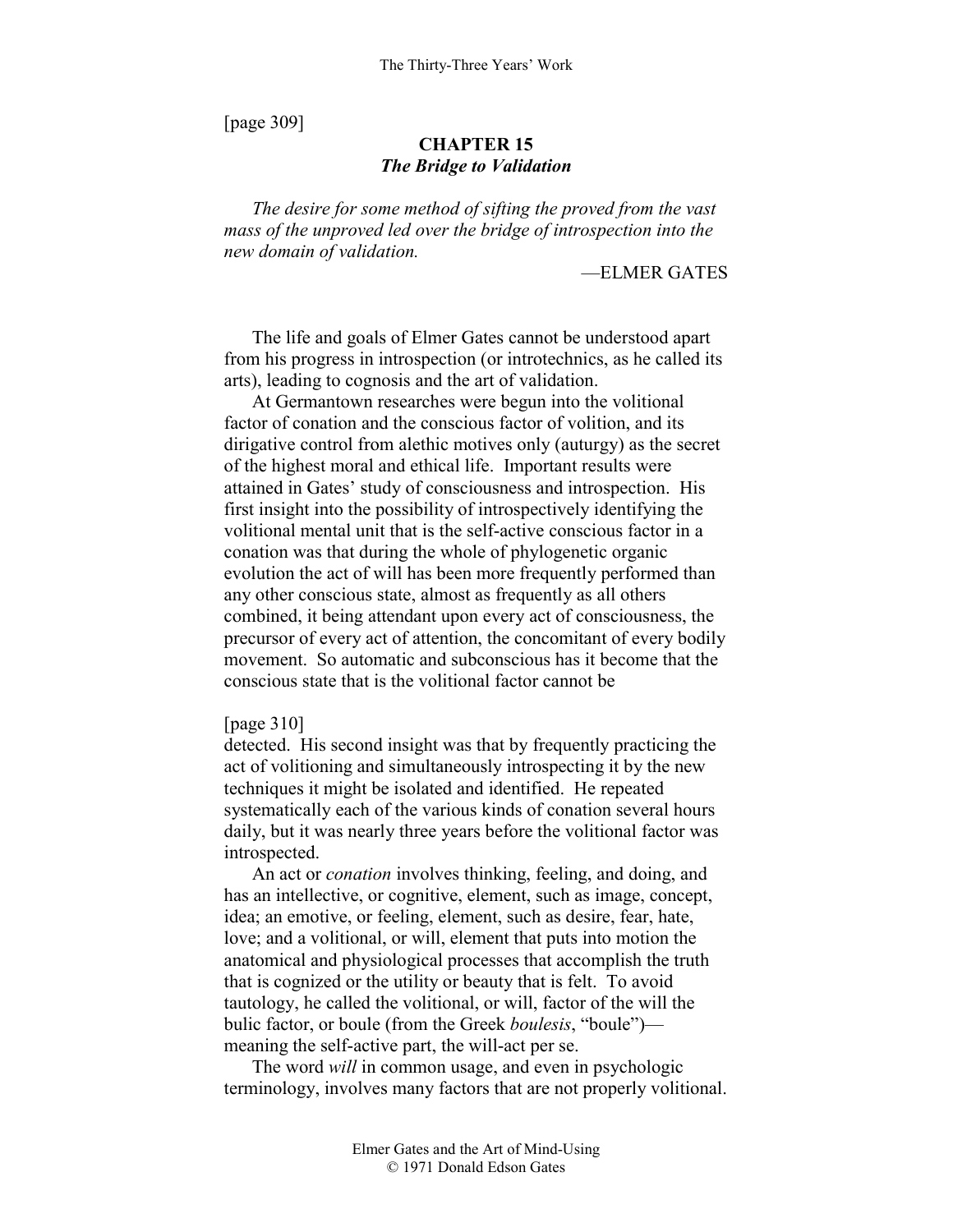When an act has been decided upon and the motion is about to be executed, there is that something done in the mind which is neither intellection, emotion, nor conation, but which sets in motion the execution of the deed. This also sets in motion the psychal interval or process which as the willing-process is the volitional element of conation.

Gates' own introspection taught him that choice is not a matter of will at all, but a predominance of intellective judgment and emotive preference, because the thing chosen cannot be willed. The nature of consciousness is such that the intellective and emotive content will make the choice. You prefer a pleasure to a pain not because you will not to like the pain, but because that is the nature of mind.

It was at the Chevy Chase laboratories that his first successful experiments were concluded, but Gates had been holding the problem prospectively in mind for at least ten years. His diary records over 368 experiments made during three weeks in December 1896, during which time he devoted his entire attention—over sixteen hours daily—to them. Since 1890, when he first

## [page 311]

practiced dirigating coenesthesia of the frontal lobes of the cortex and intellective dirigation, no other practice had been so tiring.

A valuable part of these experiments consisted in living for one hour daily an ideal life intellectively, emotively, and volitionally to form a periodicity of habit whose influence extended over several hours.

Inhibition played a great part: in volition, Gates estimated, 90 percent was subconscious, with only 1/4 percent of purposively willed conations, the remainder being spontaneities to be inhibited. Control may be exercised over inhibitions to make them subconscious and thus waste less energy, and over body and environment for fewer intrusive spontaneities, he found. But mental life may be *directed* by truth willed into action (alethobulically, as he called it) to avoid nearly all spontaneities so that they need not even be inhibited.

Finally he no longer had to will the inhibition of an intrusive state; it began to be done subconsciously ("Cosmically—how wonderful," he exclaimed), and only those states relating to his subject came into awareness. "I never knew this before; it was never possible because my will was motive-governed, now it is more bulic. Heretofore my conations were effectively willed, now some are purely intellectobulic," he wrote.

For best subconscious mentation, business and domestic affairs must be so arranged that they could be dropped for a time. The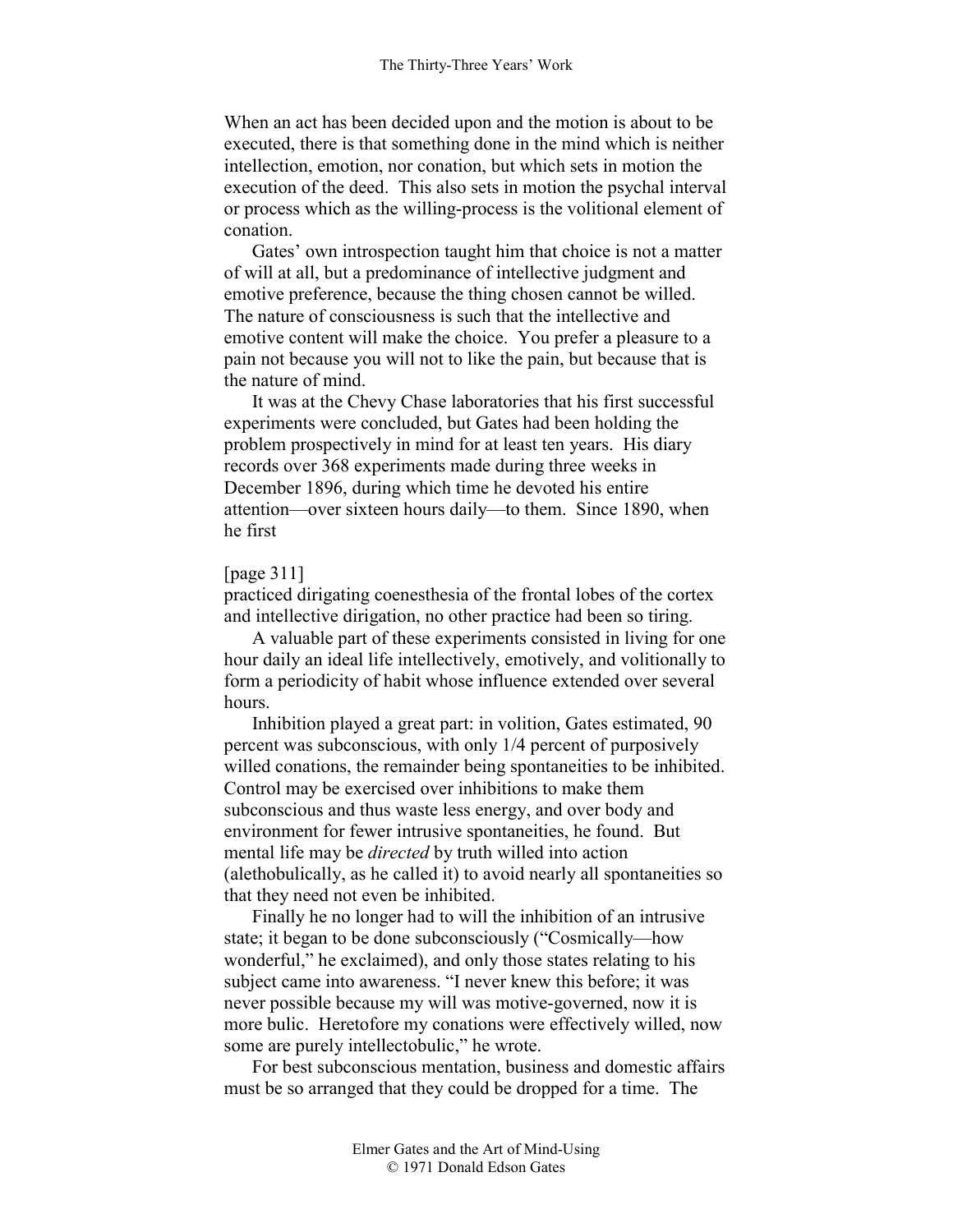mentator must be free to allow the day's mentation to upset all previous plans without regret, even if incurring financial or social losses. Best alethic mentation can never come to one who is not free and eager to have all his plans and years of labor upset by the next day's insight. (So was his life guided.) Through the ages feelings have guided. Survival of the fittest, at the mercy of environment, is the rule at lower stages of evolution, but as more mind is embodied the mental factor becomes more dominant and the environment-molding creature appears. But he is almost wholly moved to act by desire, emotions, affections. The strongest motive is based on emotions of a selfish kind. Not until the highest motive can be willed despite affective states is man free from

## [page 312]

automatism. It will be a great step when man wills the conation that he knows he ought to will. The value of this insight into alethobulic conation is mostly in a method of research, Gates commented; one must *know* what is true before he will trust it.

One result was that the goal of his psychologic plans should be to prepare people for this kind of conation—which is intellectually, instead of emotionally, willed. This meant he must make a collection and verification of the mentative data of human knowledge, must have a place and means to verify it and keep it, and where people can learn it—a laboratory for research so "truth may be sought and the raw materials ready for the next Great Step—the discovery and immediate conation of truth when knowing and willing are one and when what is known and willed is immediately loved as nothing else can be loved."

A study of Awareness in connection with the bulic factor would lead to the acme of psychologic discovery so far as his ability permitted, Gates anticipated with eagerness. "I eliminate from my consciousness every special state by calling up each class one at a time: such as color, sound, taste, musculations, images, emotions; and I notice among the variable groups of conscious states one invariable factor. Is it Consciousness per se or is it a different order of Consciousness as Awareness? In prolonged quiescence under favorable conditions I have seemingly been aware, but not of any special conscious content. Thus I taste sugar; the taste is sweet. The sweet is my conscious content, the consciousness is not something plus sweet, but take away the sweet and no taste remains. That is, the conscious sensory state disappears with the consciousness we call sweet. The same with every sensation, systemic or organic feeling, intellection, emotion, conation. I know for I have just been trying it. But when the conscious states disappear my Awareness does not. What I call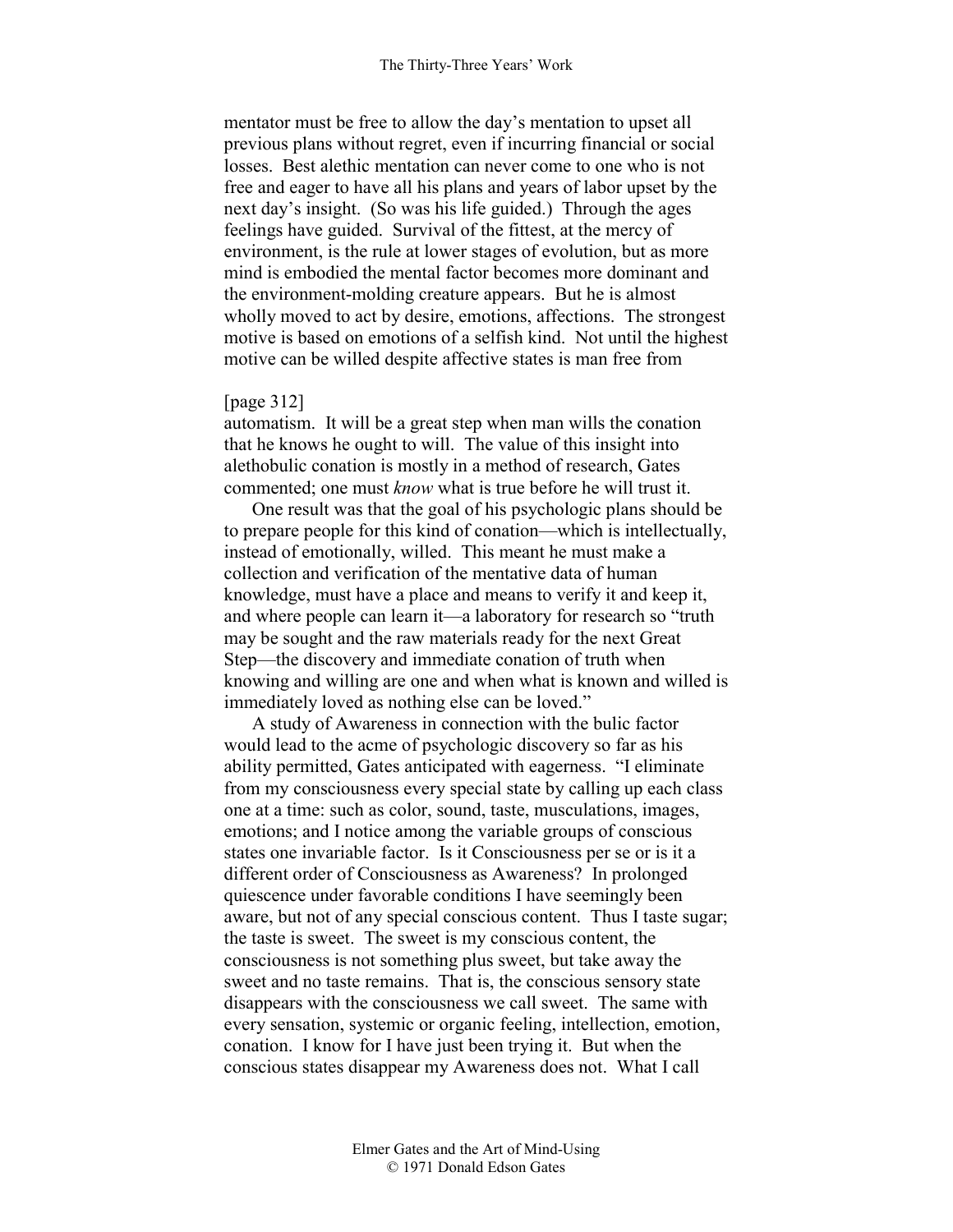Awareness remains unaltered, and I know it remains the witness of each passing state.

"I will a conscious state, such as a memory, to come out of my subconsciousness, and it comes. What a marvel! I issue the volitional fiat and behold, it is done. What greater wonder?

# [page 313]

Behold how insidiously this new insight has dawned in my mind. I have direct knowledge of differences between Consciousness Awareness, and the bulic factor of volition. I am aware that I am conscious of the states of self-consciousness. This is my experience with my mind."

After many years of most sincere and earnest devotion to mind, he felt he was at last getting within sight of the highest domain-the ultimate psychologic point of view. He now knew where and *which way* to look.

He saw he was not to do the work he had so long planned, but must delegate it to others as soon as they were trained, and devote his time to researches in the new regime. He felt that a new order of discovery was at hand. "I cannot banish from my mind the intense expectancy that I might discover a power of the mind unknown. Perhaps my experience with Awareness and the bulic factor amounts to it. Has anyone ever before willed without affective content?"

In his diary, December 9, 1896, he wrote: "I must remove from myself all resentment and prejudice; to act only according to universal love; to plan only when Boule or Awareness is uppermost. They are never selfish. Why?"

One immediate result was the discovery that the isolation of the bulic state in consciousness was the first prerequisite to willtraining. The chief result, however, was the training he received in controlling the will. "The record of experiments does not convey how difficult they were; the main and important results cannot be written now," he wrote, "because I have no words to use and no skill in expounding a subject so new to me. "I have somewhat freely given sentences illustrative of my emotional and reverential attitude toward mind. My desire and aspiration and prospection for more knowledge I regard as a prayer to Mind; not in any mystical but in a purely physiologic and psychologic sense. I want a new insight; I must desire to solve a problem, before the subconscious processes will go to work. That by a conscious desire and idea and volition I should be able to set to work that Cosmic Process called Mind is to me so overwhelming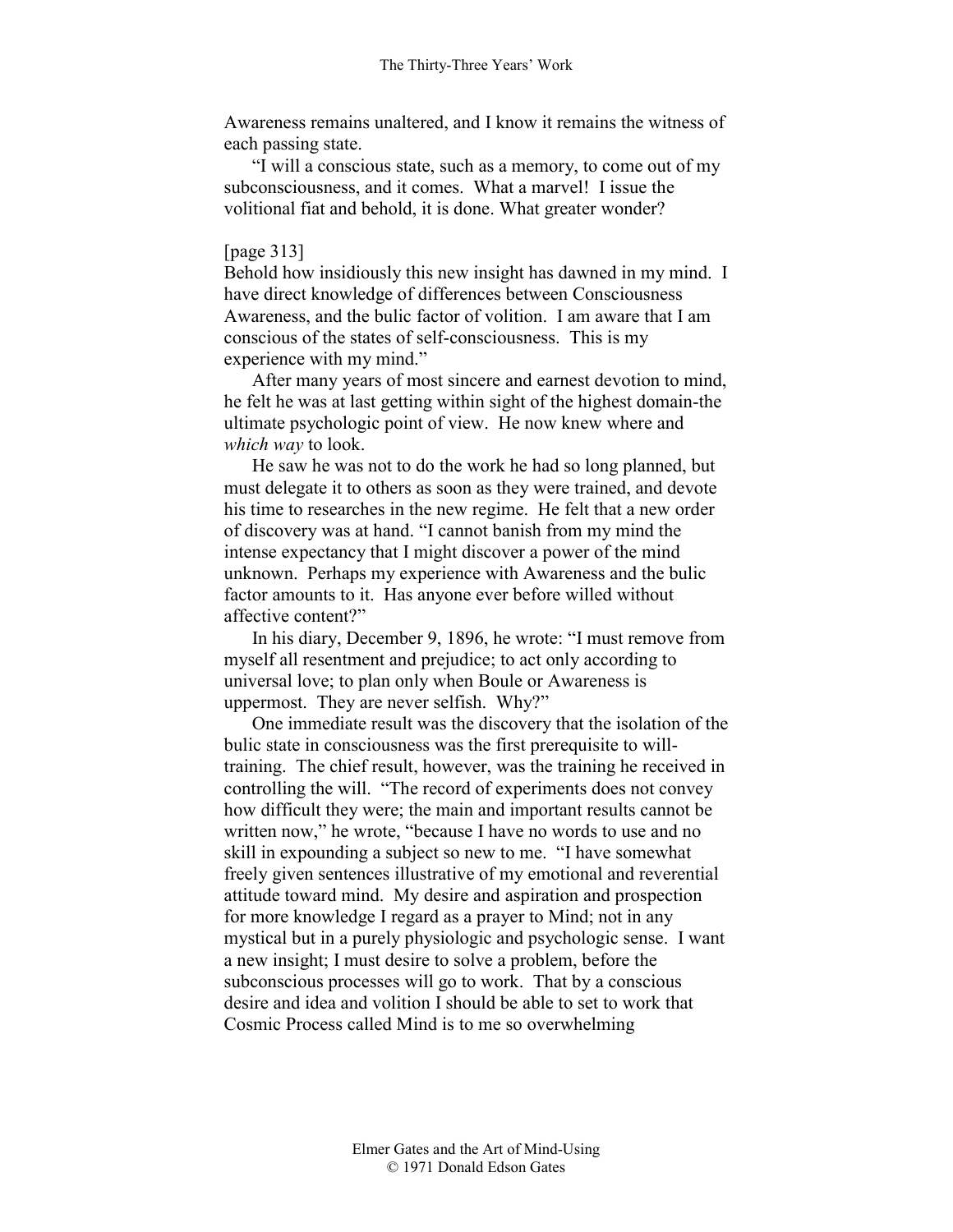## [page 314]

a mystery that I stand amazed and say, 0 wondrous Mind, give me more light. And when further light comes I am just as wonderstruck as when through an idea, an image, a desire, and a volition I call upon this Cosmic Process in me to move my arm, or recall a memory, and forthwith my arm moves and the memory is flashed into consciousness."

The plan of the institutional work was also first formulated while at Germantown, and preliminary tasks were outlined. For instance, it would be harmful in mental training to re-functionate accepts, theories, false ideas, and untrue images of a science; therefore Gates saw it necessary first to collate and verify the data of the science by induction and eliminate theories by reobservation. It would not he easy; the literature was large, and an enormous amount of experimental work must be done with a large laboratory and many trained workers. But the main difficulty was that there was no scientific criterion or standard of truth. Induction is only relative, its facts known only in relation to other facts. In addition, suggestibility is almost constantly a source of errors, while those more fundamental than theory or hypothesis, like sensory illusions, may be inwrought in the higher mental processes. The questions seemed very formidable, but he hoped that by the aid of psychurgic methods they would be solved. If there is anything true in human knowledge, it has been discovered by mind, and since mind has consciousness as its underlying factor, he felt that in some way the secret lay enshrined in the phenomenon of Consciousness.

Before he went to Germantown, most of the main principles and methods of psychurgy had been solved, but there Gates accomplished a much further development of the science of introspection and the art of introspecting; a whole new domain of subjective experience was opened, although its full significance was not at first realized. It consisted in causing consciousness to make a study of its own activities and experiences with itself in a far more fundamental way than ever before. A new kind of logical process, more fundamental than induction, was discovered

#### [page 315]

and an *art* of consciousing was deduced. At Chevy Chase further developments were achieved.

Only a few students have psychologic ability, and fewer yet can introspect, Gates found, so they have not the introspective experience that would make the description of his experiments understood. To many writers introspection was nothing more than morbid self-analysis. But after a student has his mind and brain rebuilt so that his mental content will include all the data of some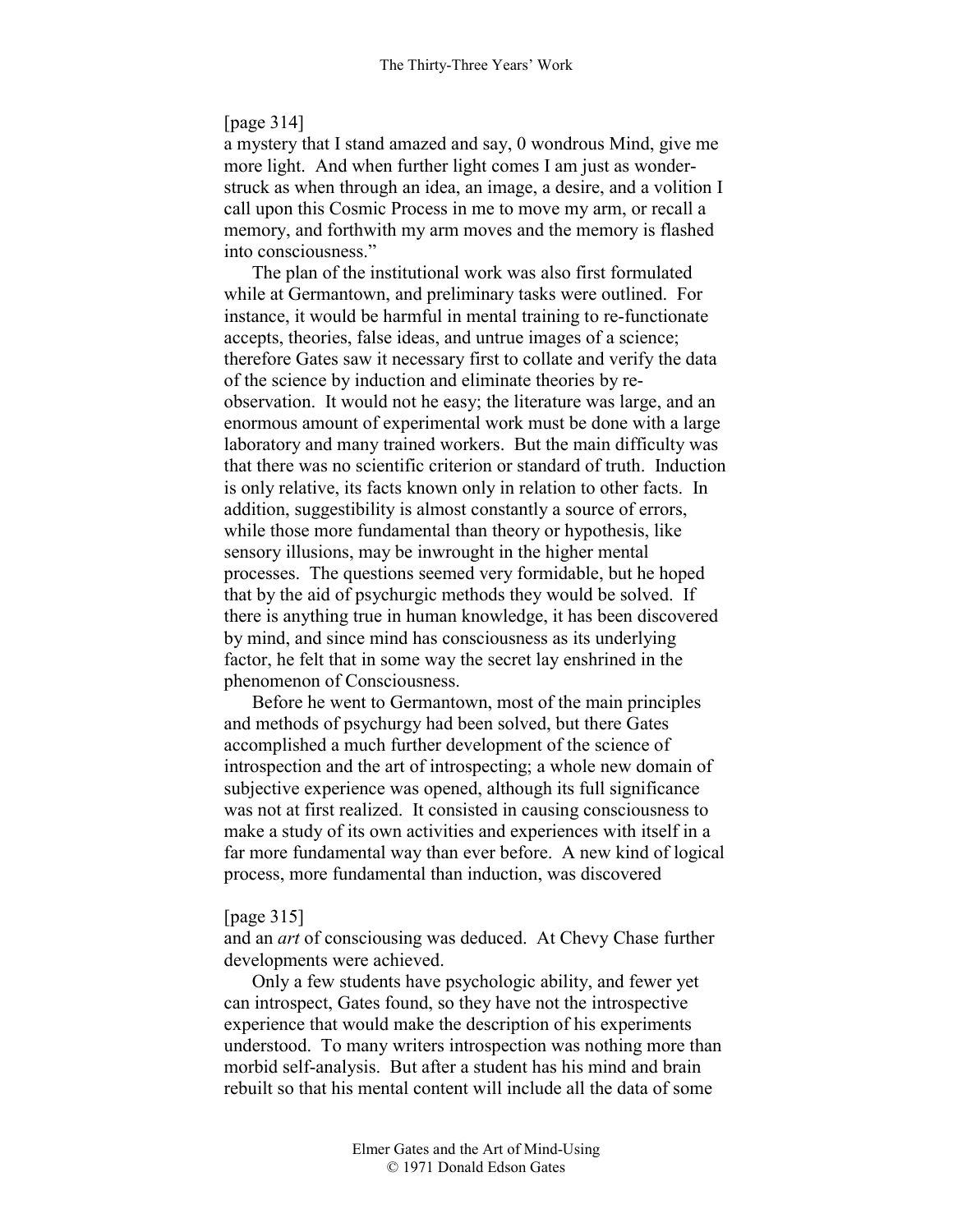one science without false images and concepts and ideas, he can be taught to identify and name each normal and true kind of conscious state and process of states in each kind of intellective faculty. When once he can bring each state and process into use and name it, and bring into activity each esthesia and name it, and perform each kind of single, compound, and complex conation and name it, then, and only then, can he be taught to do things with his intellective faculties that will enable practice in the real and new and experimental introspection. Until then much may be misunderstood and seem unreal.

For this reason Gates decided early not to divulge the details of his introspective discoveries, except to pupils who could repeat his experiments and had the character to use them only for the highest scientific, moral, and ethical purposes. In one of his last writings (1922), however, he points out that a study of his manuscript on Introtechnics should make much of his findings self-evident without the student's having to acquire the introspective skill. Even if the reader could not cross the "bridge," he would know it was there. "It is not too much to claim for this line of research," Gates ventured, "that it has opened up to the mind an entirely new domain of human experience and disclosed a new kind of human faculty; but to the truth of these claims the pupil's own experience must attest."

The remainder of this chapter is quoted or adapted from his exposition of introtechnics, and though technical, will describe this bridge of introspection that led to the new validation.

### [page 316]

It was a scientific study by experimental and statistical methods of the Light Within, or conscience, and of judgments and their value, that led to the discovery of the new methods and techniques of introspection. Quiescence was the necessary technique of the New Introspection, but its most surprising feature was its meaningless wholes. The entrance into this new Inner World from the familiar and obsessing influences of the Outer World and its Outmost Region was accomplished, as it were, by a new kind of inner vision capable of seeing in the dark, of seeing the outlines and moving forms of the speechless things that inhabit this Inner World—things seen by the apperceptive attention but continuing to be dark and masked forms to this first stage of this inner vision. The things, or "objects," of this Inner World are states and processes of states. "State" is the psychurgic term for any mental complex that can be discriminated and classified as a whole. For example, a sensation of red, an image of a horse, a feeling of pain, an emotion of anger, are cognitive states. These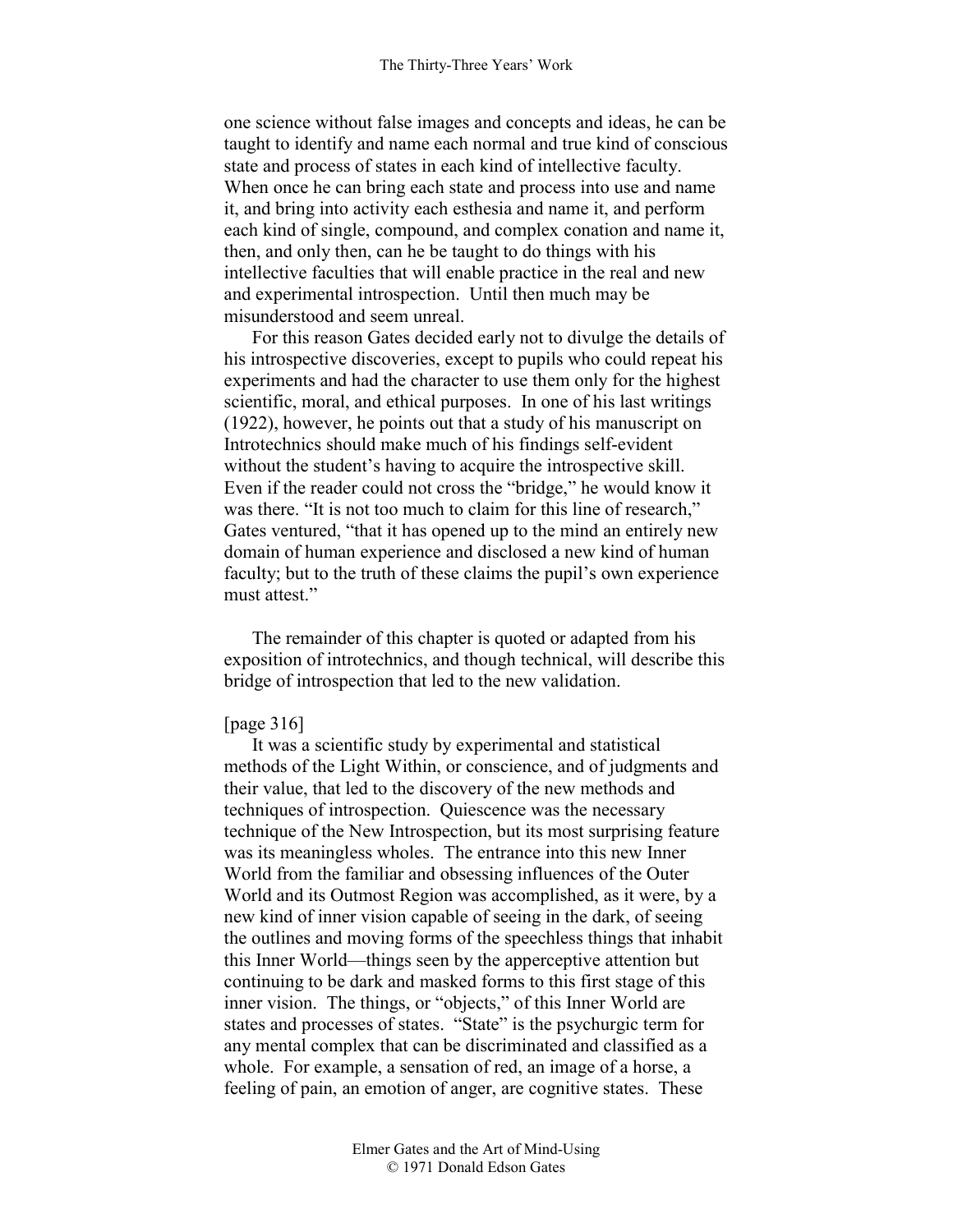states are seen by apperception as cognitive meanings, but introspection sees them as *meaningless* things or wholes. The mind knows the meanings of these states and processes, but the New Introspection looks at them dumbly—not knowing or caring what they mean, bewildered by the diversity and stream-like procession of these psychal wholes, the creatures of the subjective part of the introspector's cosmos.

There goes one now—a state. Behold it! To apperceptive attention it is a sensation, pain, feeling, emotion, image, concept, desire, purpose, mood, or some other cognitive mental whole. Behold it with the Inner World attention, or introspection, and if it is not *also apperceived*, it will have none of these cognitive meanings it will simply be a psychal whole to which the apperception has attached such meanings as have grown out of the introspector's particular experience in a particular environment. But to introspection at this stage, that psychal whole will be the *most plainly* introspected whole of a group of such wholes, constituting a stream of states (James) ever flowing out of the subconscious; a flowing *unbidden*—impelled and urged by

#### [page 317]

non-volitional goings-on in the organism. Sometimes the stream is narrow or wide, rapid or slow, clear and placid or obstructed and raging. From waking to sleeping, and even during sleep, this chaotic and seemingly purposeless mob of states marches through this Inner World as if with sealed orders. This stream changes character from youth to age; its wholes correspond to the degree of the introspector's evolution and his environment. An inventory of the states, classified, is the cognitive mental content of meanings, but to introspection each state is a sphinx. Apperception sees the meanings, introspection does not—and this is the most conspicuous of the new things that the New Introspection teaches. This being devoid of meanings to introspection is what misled James and other psychologists, who apperceptively analyzed the meanings of the wholes instead of introspectively seeing them as meaningless psychal things.

I see it yet—that surprised glimpse of my first entrance into the midst of these stalking specters of the Inner World; almost always there is a central specter (state) highly illuminated by the searchlight of spontaneous or voluntary attention, surrounded by a motley group of less illuminated (associated, concomitant, and adjunctive) states that fade into invisibility at the ends and margins of the stream; states entering abruptly into this stream through external and internal stimuli; states of all kinds. 0 the excitement of it! when I first actually saw that stream of psychal wholes *without seeing the cognitive meanings*. I learned to tell when the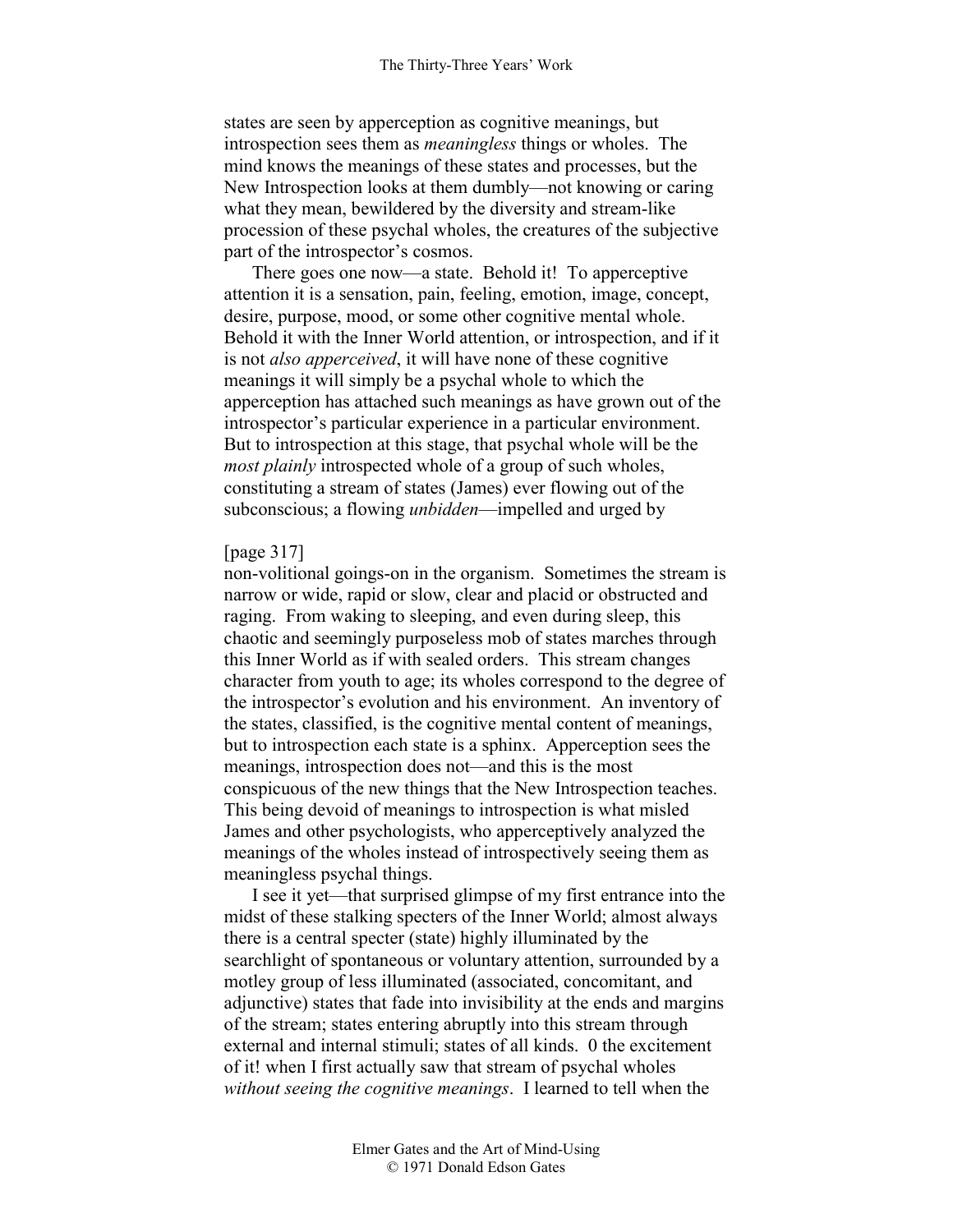main and habitual stream was going on, when external stimuli thrust into it their kind of wholes, and when internal stimuli thrust into it their kind of wholes. A new natural history of the phenomena of the waking mind was being created.

The special technique that makes these results easy is the systematic practice of bodily, physiologic, and psychologic quiescence during artificially maintained favorable conditions to attain an introspective dominancy. The introspector must silence the roar of his brain-machinery. In this way not only the glares and noises but also the clouds and fogs are obviated, and the

#### [page 318]

introspector steadies himself. Quiescence prepares not only that which is introspected but also that which introspects.

For the viewpoint of the Newer Introspection, look at one of the central states in the stream. Like a leviathan it is crowding other states out of its way. Introspection, taking care not to see its meanings, sees only the psychal "size," or quantity, of that whole, and its duration, and its orderly (not syntactical) relation to other wholes—and all these factors are new scientific data. Introspection sees also the *psychal parts* of a state, their number and combinations and intensities—sees them as meaningless facts; and all these are new kinds of facts, constituting a psychal anatomy of states, a psychanatomy. It is a great discovery to know that a state is a manifold, and to be able to study it as such; every feeling or sensation or image or emotion is a manifold. It is made up of psychal parts in orderly and taxic, but not spatial, arrangement with varying intensities and durations of these parts. Each combination of parts, number of parts, intensity or duration of a part, has or may have a cognitive meaning experientially associated with it according to the memory with which it happens to be enregistered. This is the basic insight into the temporal, local, and individualistic nature of cognition. Psychanatomy is a new science. It is not Freud's psychoanalysis nor anything like it.

The characteristic technique of this Newer Introspection is refunctioning a state until it acquires a greater vividness and definiteness, and is freed from associative, concomitant, and adjunctive states, becoming so dominantly active that it is not only the most conspicuous state in the stream but so far as the directed attention is concerned, the *only* state. This technique also involves a re-functioning of the introspective attention until it can "see" with greater sensitiveness and distinctness. A normal state will thus reveal parts that would otherwise remain unknown.

When a series of conscious states that constitute a process are voluntarily brought into consciousness in the exact order in which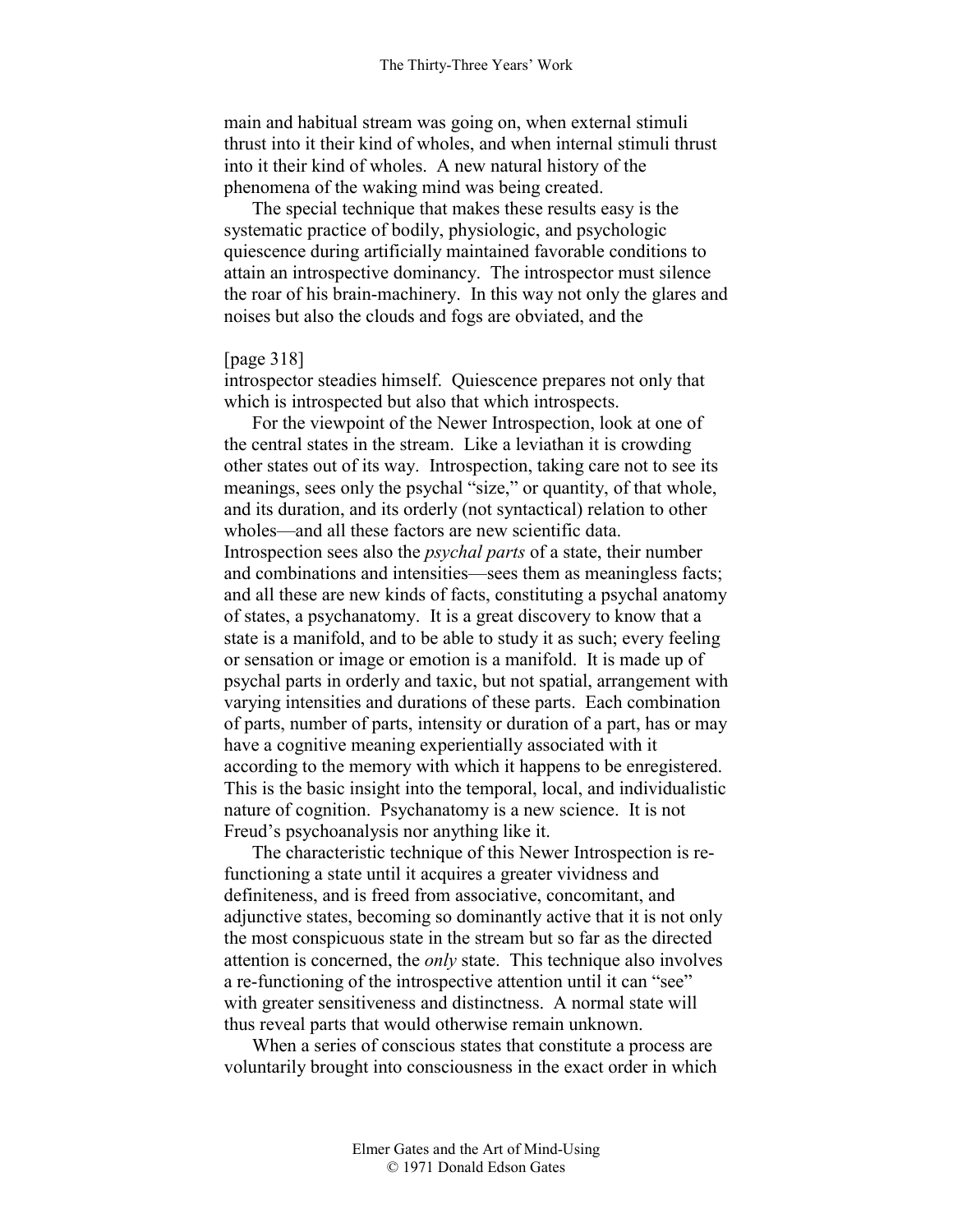they normally occur, they re-function the anatomical structures and physiological activities and psychophysical units

# [page 319]

of the organism in which these states are embodied and by which they are manifested. This sends more blood to those parts that are functionally active, augments their metabolism and growth, and increases the vividness of the conscious states. It also makes them more definite and steady. Mental processes in an untrained mind are invariably accompanied by adjunctive states and processes that are not necessarily a part, but after being re-functioned these useless concomitants are dropped and the process itself can be introspected for the first time.

Quiescence turns down the lights in the chambers of the mind, so that a dim object may be seen more easily, while re-functional training makes the object itself more luminous. The result is a "refunctionative."

When a re-functionative is repeated, day by day for a short period at a time, the process renders it automatic and finally results in an "automotive," that goes on quite largely of its own accord, like walking, playing the musical scale, or repeating the alphabet. It is then introspected. There is one special period in the development of the automatic process when some of its states are just beginning to become subconscious and automatic and a later period when other states are becoming subconscious; and finally only the main states are left. Now, at these periods during a dominancy of quiescence the process is introspected *while it is automatically taking place and without being modified by the introspective attention*.

When I first began to apply the psychurgic art of discovering to the study of introspection, I would not have believed that one of the results would be the direct introspection of a process while it was occurring. The mentative art led to the methods above, in the order given, and until the last step was actually achieved the goal seemed as far away as ever. All these successive steps were necessary before the mind could take a "motion picture" of one of its processes. But how many will have the patience to go through so long and difficult a course of training! Fortunately only the specialist in introspection will need to do so, and his predilection will give a natural aptitude and bring time and

# [page 320]

disposition to devote years to the task. It will amply repay the effort, because along that line will be made the very greatest discoveries, among which will be an entire new series of facts on the great problems of Freedom and the relations of Consciousness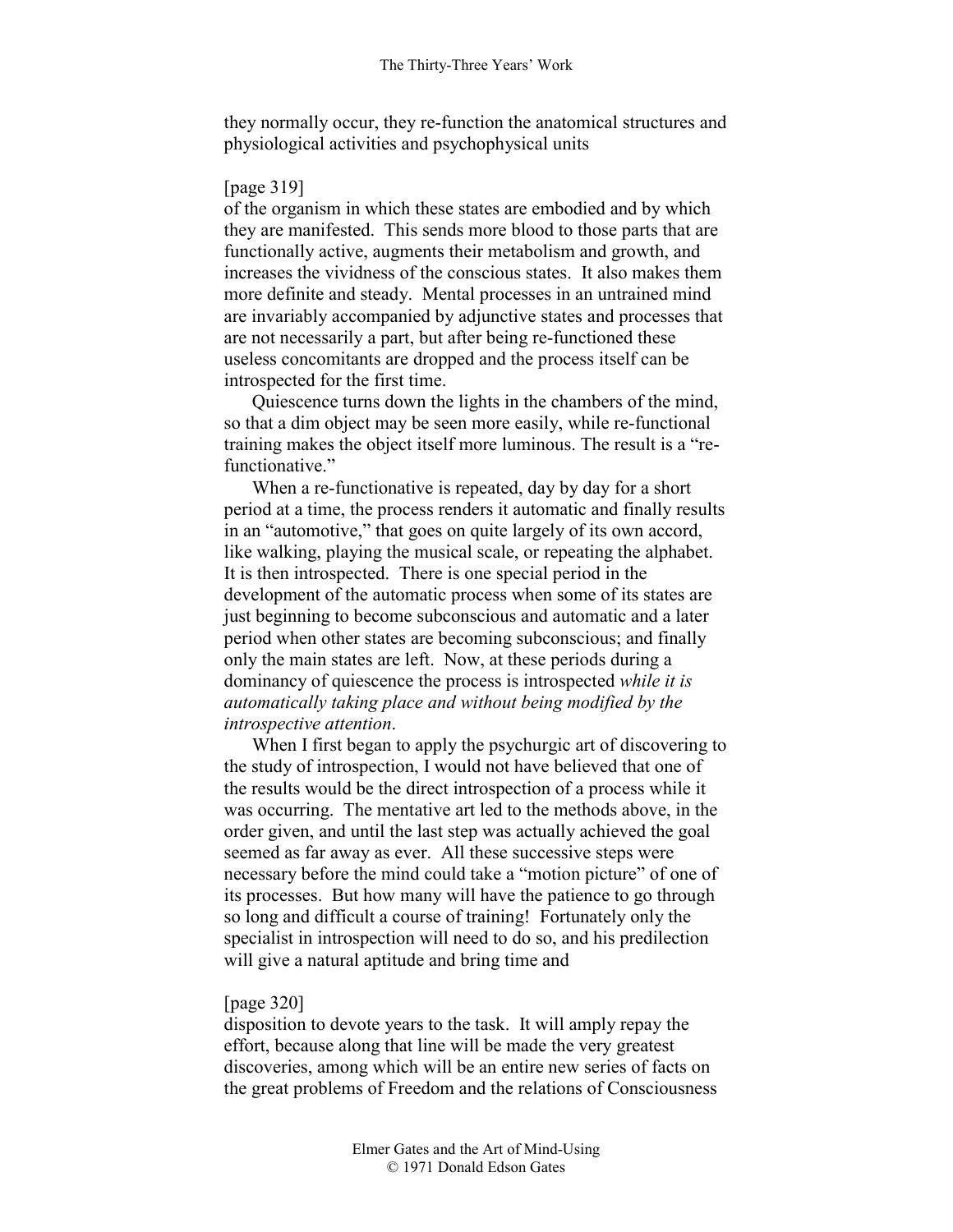to the Cosmos. It is with automatics during a dominancy of quiescence that true psychurgic introspection really begins; and it may confidently be said that these methods inaugurate an era in scientific psychology and therefore in science generally.

The Newest Introspection gives a still higher viewpoint. The stream comes unbidden; internal and external stimuli interject their characteristic states; a state is made of psychal parts; and associative enregistration gives a cognitive meaning to a state. In addition to these stream elements the introspector may cause a *purpose* to enter, and like a commander it orders and directs the states as if they were trained soldiers. Like a wizard it calls new states into being; it joins selected states into an orderly or interactional series or row of states constituting a "processive," in which each state by virtue of being in the process becomes a "telurgid"—that is, tied to the others by another kind of telurgid called desire, and directed by another called the idea of the end (telos). On this desire-telos all the other states are strung like pearls on a string, and this stringing modifies the states into telurgids. These states are subsidiary telurgids except for the two dominative telurgids called desire and telos; and these are a special kind of psychal whole. A processive effects a causal synthesis of otherwise merely orderly states, and in this way a whole lifetime may become synthetic instead of disjunctive. This "telic unit," this processive, this purposive whole, causes the *unbidden* stream more or less completely to vanish, and in its place arises a *bidden* procession of states, lured by desire, directed toward the telos, urged by intellectively adopted purpose.

A processive has apperceptively recognizable characters; it has cognitive meaning as a whole, and so has each of its telurgids; but we are now interested in a processive and its telurgids as meaningless things. We may introspectively notice that some are short and some are long; some are weak or strong, slow or

## [page 321]

swift, good or bad; some are directed and some drift; some are fulfilled in a moment of impulse and others require a lifetime of endeavor for a telos lying beyond death. Accessory, concomitant, and adjunctive states tend more and more to disappear as the telic whole becomes more dominant. To the apperception the processives are desires, ideas, musculations, seeings, hearings, images, emotions, and other intellective and esthesic elements connected by a plan. To introspection they are meaningless psychal complexes tied together as a serial whole by two of the psychal wholes, the telos and desire; and this telic whole is the most conspicuous phenomenon of the Inner World. It is the Pharaoh's serpent that swallows all the others (if the person is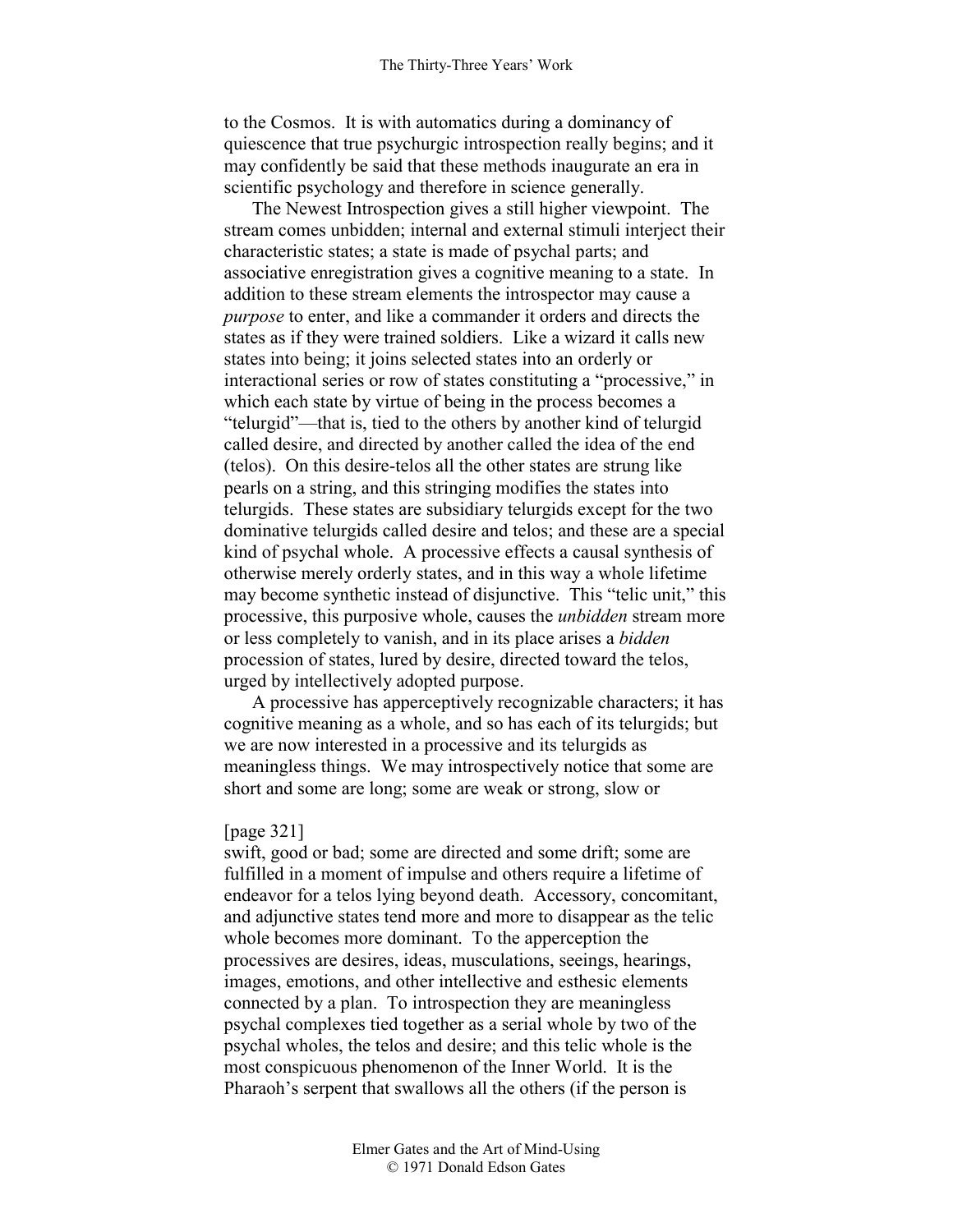purposively efficient). Teleology, the science of purposing (from *teleo*, "purpose," and *telos*, "end"), and telurgy, its art, take their rise in these discoveries; as does teleotaxurgy, the doing of one's classified purposes (teleotaxis).

In this Newest Introspection during a fully attained periodical quiescence, the process of states (processive) is re-functioned, then dirigated into greater dominancy and vividness. A more mutually detailed natural history of cognitive states and processes is thus made possible—as it were, a histology of states and a macroscopic anatomy of processes.

When an automotive is dirigated, the result is a dirigative. After skill in dirigating to bodily parts is attained, the dirigator applies the method to the sensory nerve-endings, then to sensory brain-centers, and finally to the functional sets of structures of the higher mental processes. This augments the flow of blood to those parts, increases metabolism and growth and functional activity and renders the mental process more vivid and enduring. A state may be temporarily inhibited from its customary rapid changes, and even a very slight prolongation of some conscious states keeps them under the introspective focus long enough to be noticed, whereas ordinarily they would disappear too quickly to be caught even by the seemingly instantaneous photography of the mind.

Another technique led to the most useful result of psychurgy.

#### [page 322]

Introspection of mentative dominancies takes place when a faculty has been furnished the psychotaxic content of states and processes belonging to a domain of knowledge and when (during a quiescence of all other activities) the introspects of that kind of activity have been selected, re-functioned, rendered automatic, and dirigated; then they may be combined into a synthetic whole. The whole system adapts itself to that kind of work; this one faculty becomes habitually active with others recessive or non-active, constituting a *mentative dominancy*—the most important, efficient, and potent result of psychurgy. This dominancy may then be introspected, and it reveals that faculty transfigured in all the plenitude of its beauty and power. Such a dominancy is the secret of genius; it holds the scepter of originality; it is the pioneer of pioneers!

When all the dirigatives of a psychotaxic group or faculty are functioned as a whole, the result is a "dominative."

The Highest Introspection with its technique of single and simultaneous processing, completed the bridge to the new validation. A few writers talk about attempts to introspect a mental process while it is taking place, but their records indicate they did nothing more than recollect what had taken place after the process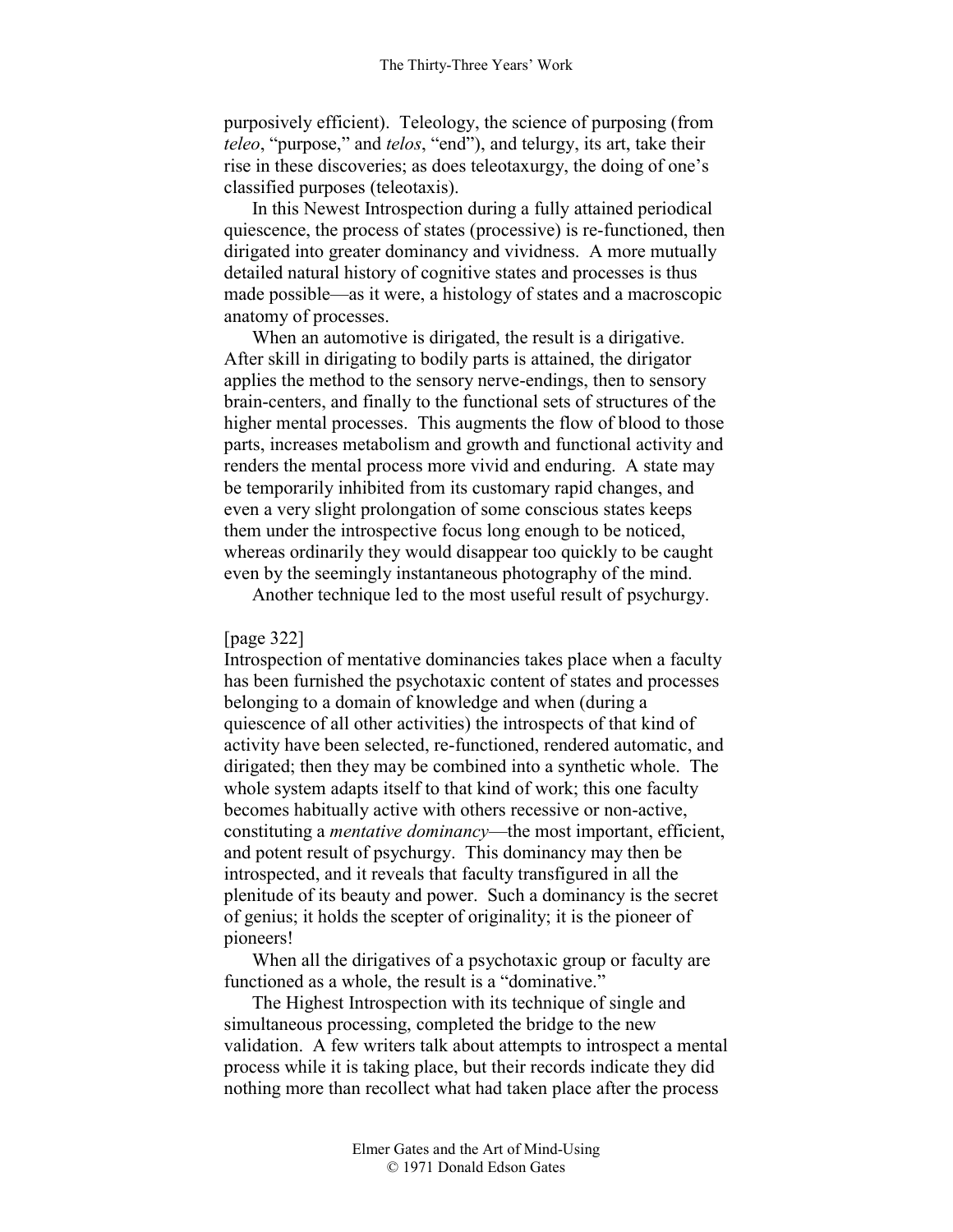had ceased. I reached a new viewpoint when I learned that psychologists held that introspection was not merely useless but a vicious method of studying the mind because it modifies the process being introspected. I saw in this a momentous opportunity for studying the effects of one process on another, the resultant interaction of introspective and mental processes constituting a third class of mental phenomena and a new kind of psychology an experimental introspection in which the effects of states and processes upon each other are studied.

I knew that what had been called introspection was nothing more than recollection, attention to the remembered experience, and an apperceptive and logical analysis of it; so their opinion did not much impress me. Besides, I had already trained myself in these lines and did not read the German psychological books until after I had entered the new domains. Attention to what

#### [page 323]

takes place in the mind in a naive and instinctive way, to be able to tell in a superficial way what is most conspicuously going on, is the Old Introspection—for instance, to know if one is thirsty or hungry or sated, rested or active or tired; to know what images or ideas are associatively suggested by a word; or to notice what kind of activity is going on in the Outmost Region of the Inner World. But the logical analysis and classification is simply apperception. The Old Introspection consists in that act of voluntary attention by which it is turned away from the Outer World and focused on the Outmost Region of the Inner World to take notice of its most superficial features. It does not differ much from an apperceptive looking except that it is not by sensation or organesthesia that the looking inward is done. It is not a looking at all; it is not a kind of attention that is directed to sensory perception but is a more inward kind relating to this Outmost Region. It is an introspective perception (as understood by psychurgy). It is only from the higher level of the psychurgic introspection that this explanation could be made.

If the introspector can tell what things the mind is doing with reference to its grosser forms of cognition, he can practice the Old Introspection. If he can notice the same things as meaningless wholes, he will have entered into the New Introspection. If he can discriminate in a state its psychal parts, it will be a step in the Newer Introspection. If he introspectively (not apperceptively) can see the telic wholes, the Newest Introspection will be entered; and if he can discriminate the mutual modification of states, he will enter the Highest Introspection, the kind that finally provided the bridge that led to the new validation and a new world of Consciousness.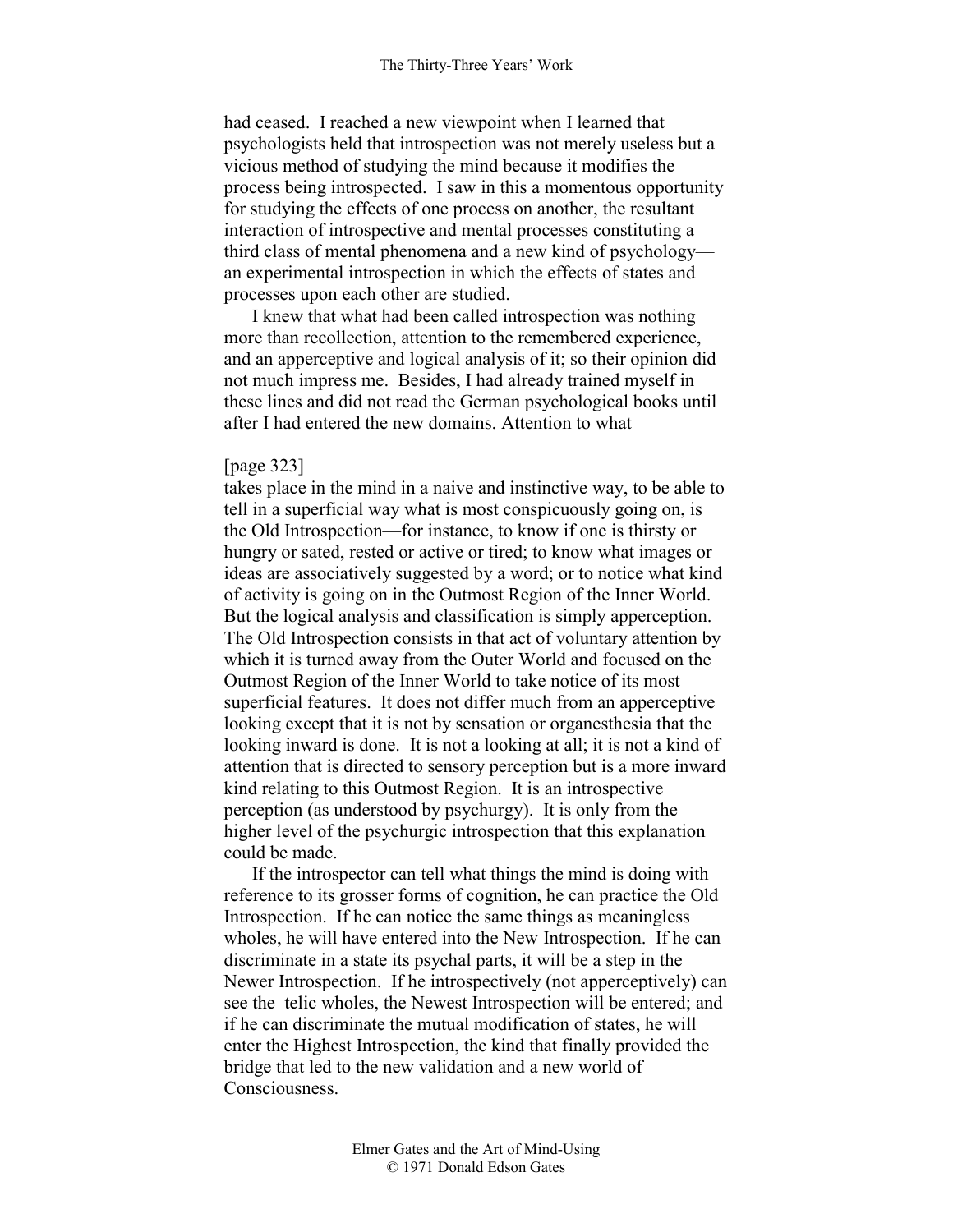If attention is paid to any mental goings-on, there will be correspondingly less paid to some other state or process, and this requires nothing beyond apperceptive attention. But there is a very important effect of attention on the state or process attended to: it is thereby modified. If I pay attention to a pain, it becomes more intense by a greater innervation and dirigation, but attention to an emotion makes it less intense. These two

# [page 324]

instances alone demonstrate that the effects of attention are not the same; and I saw an opportunity to get a larger knowledge of states and processes and a more technical knowledge of introspection and apperception. By causing one cognitive state to act on another, by making them arise in the mind simultaneously or alternately, I was able to study the effect of one state on the activity and complexus of another. I studied the effect of apperceptive attention and introspective attention to a state or process, the effect of a state on a process, and of a process on its component telurgids; and I acquired a new kind of knowledge relating to psychal modifications of states and processes. This was the inauguration of Experimental Introspection, and its data gave rise to the new science of Introdynamics, the dynamic effects of states and processes on states and processes.

The stone that the builders had rejected became the chief corner-stone of the temple.

On introdynamics is based intro-urgy, the art of introspecting, one of the greatest of the psychurgic arts. It is in these domains that I desire so much to do further work and research. Therein is enough work for dozens of groups of investigators for several centuries.

Not only did introspection modify the state introspected, in this stage, but any conscious state whatever interacted with and modified any other state that was simultaneously present in consciousness. By knowing what effects a state had on another, and what effects the introspective process had on a state or on an intellective or an esthesic process, I was not misled by the Old or Newer Introspections. This was a great step.

It is a fundamental law of introdynamics that *three kinds of modifications* may happen to a cognitive state: (1) a modification by which a state acquires a new or additional meaning to the person in whom this occurs, due to apperception and enregistration; (2) the state will become psychally more complex because introspection will see that new component not as a meaning but only as an additional psychal part; (3) that additional psychal part, or any other psychal part, may undergo a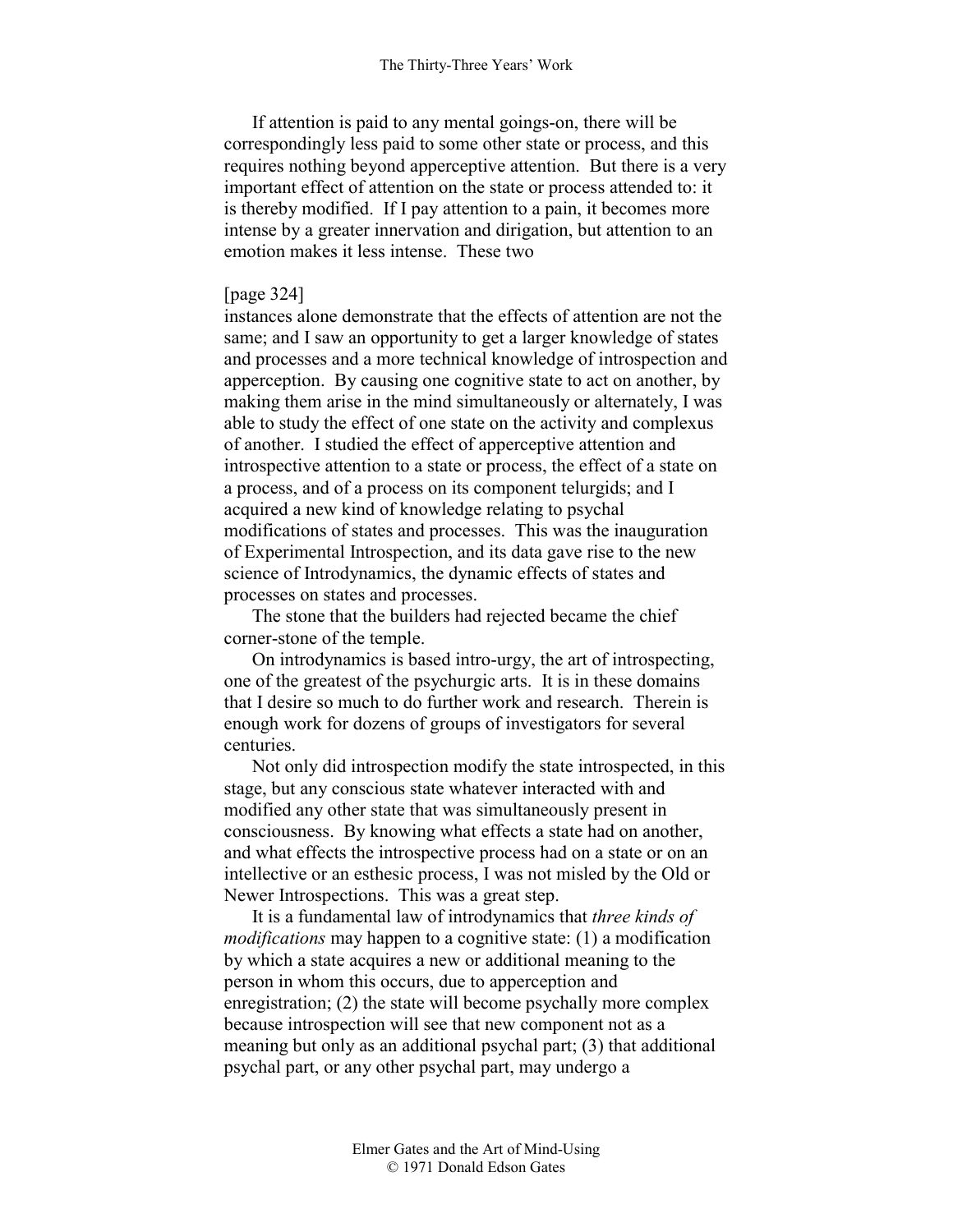### [page 325]

*change in intensity* of noticeable duration, and it is in this way that an almost infinite number of wholes may be created, far more than will ever be required by any creature as labels for its experiences.

The special technique of the Highest Introspection is difficult to explain to anyone who has not practiced the new methods. The introspective attention and the apperceptive attention are combined in a simultaneous juxtaposition, so that the apperceptively known states, while their meanings are in full focus, are introspected; and so introspectively seen factors are appercepted. This accomplishes an introanalysis of psychal parts of states in terms of their related outer meanings, and the psychal elements of meanings are thereby identified and classified, disclosing two kingdoms of psychal *wholes*. The one relates to outer things and relations, and I have called its units ectids; the other relates to inner things and relations, and I have termed these entids. Furthermore, in both units there are two kinds of component Psychal elements: those that are determined by the characteristics of the Outer World, and to which they correspond, I have called spects; and those that are determined by the characteristics of the Inner World, and to which they correspond, which I have called cepts.

Entids and ectids relate to psychal *wholes* (states), while cepts and spects relate to psychal *elements* of these wholes. One may practice specting independently and notice the difference between ectospects and entospects; or practice cepting alone and notice the difference between ectocepts and entocepts.

There is outlined in these psychal facts and classification a new descriptive science in which there are phenomena not taken into account in the purely mechanical theory of science, because they are not comprised in the Space-Time scheme. It is in these data that cognitive validation begins; it is of a new kind and very important.

Methods of validation hitherto known comprise inductive observation and experimental research, congruity and consistence, general averages and means, probability and testimony,

#### [page 326]

and the more recent pragmatism. Even as improved by psychurgy, there is a grievous lack of certainty; not even one fact is known in its own right and indubitably; it is known only in relation to other facts, which in turn are known only in a relational way. Psychotaxis was an important step, itself a new and efficient method of validation and research, but it also led only to relative knowledge.

The discovery of this Highest Introspection was an enormous step toward a better validation. These Four Branches of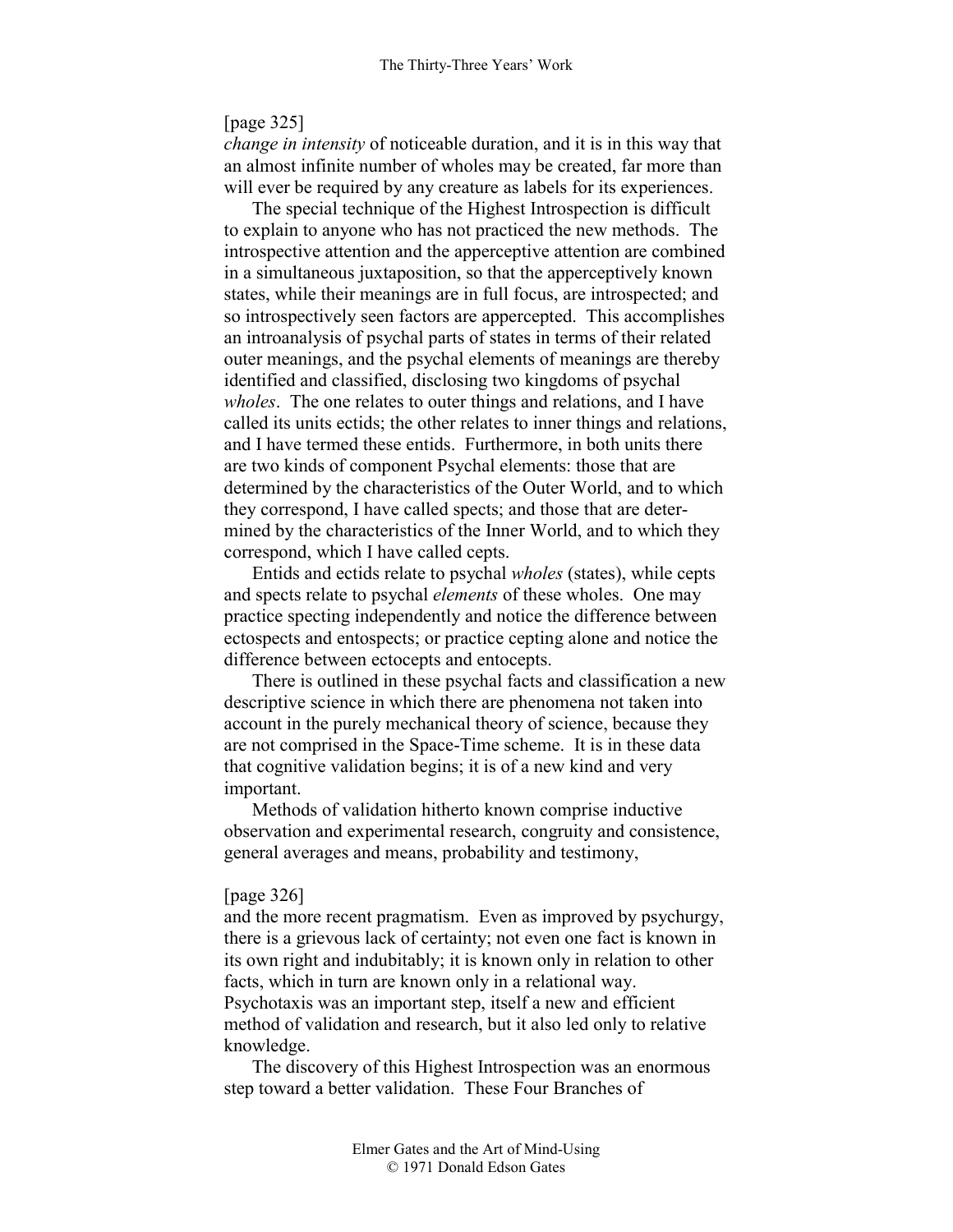Introspection, as I have otherwise called it, consist in the application of the three degrees (the memorial, the dreamlike, and the phasmic degrees of vividness) of the new techniques of introspection to an identification of the cepts and spects in the mental content, and of the entic and ectic factors in them. Ceptive and spective validation consists in identifying and making a psychotaxis of them. Entoceptive and ectoceptive validation consists in identifying the entic and ectic factors in each cept of the ceptotaxis. Entospective and ectospective validation consists in identifying the entic and ectic factors in each spect of the spectotaxis. This is a fourfold new domain in scientific psychology, and it is a vast and intricate one. Out of it has developed a new study of conscious states; namely, the mutual modification of cepts interacting with each other, and of spects with each other; processes of cepts and of spects; the mutual modification of entocepts and ectocepts and of entospects and ectospects; and a psychotaxis and dominancy of each of these four factors.

That part (cept) of a sensation or other intellective cognitive unit that relates to the subjective world (is shaped by the process or nature of Consciousness) is an entocept. The nature and mode of activity of outward objects also impress something of their nature on a related mental state, and this outwardly derived or objective factor (cept) is an ectocept. Hence sensations and other intellective units are resultants and components of objective and subjective factors, the resultant occupying a space midway between the two worlds and consisting in a blending of their

### [page 327]

two natures, like the overlapping of two colors resulting in a hue different from either.

All mental units of knowledge except cognostic data are made up of such resultant entoceptive and ectoceptive factors. An item of knowledge (spect) about a subjective thing is an entospect, about an objective thing is an ectospect. Incorrect and incomplete ectocepts (especially those in sensations and percepts) vitiate all ectospects that arise out of them; and incomplete and incorrect entocepts (especially those relating to the primary likenesses and differences of conscious states and to introspects) vitiate all entospects that arise out of them. In other words, the ectocept is that factor (cept) in a unit of knowledge that comes from the outside, and the entocept is that factor (cept) that comes from the inside; but both are combined in every mental unit that gives a "view" of the inside or outside. In any cognition a cept is that factor that has been directly or immediately shaped by outward or inward things; and these ceptive units are then combined into more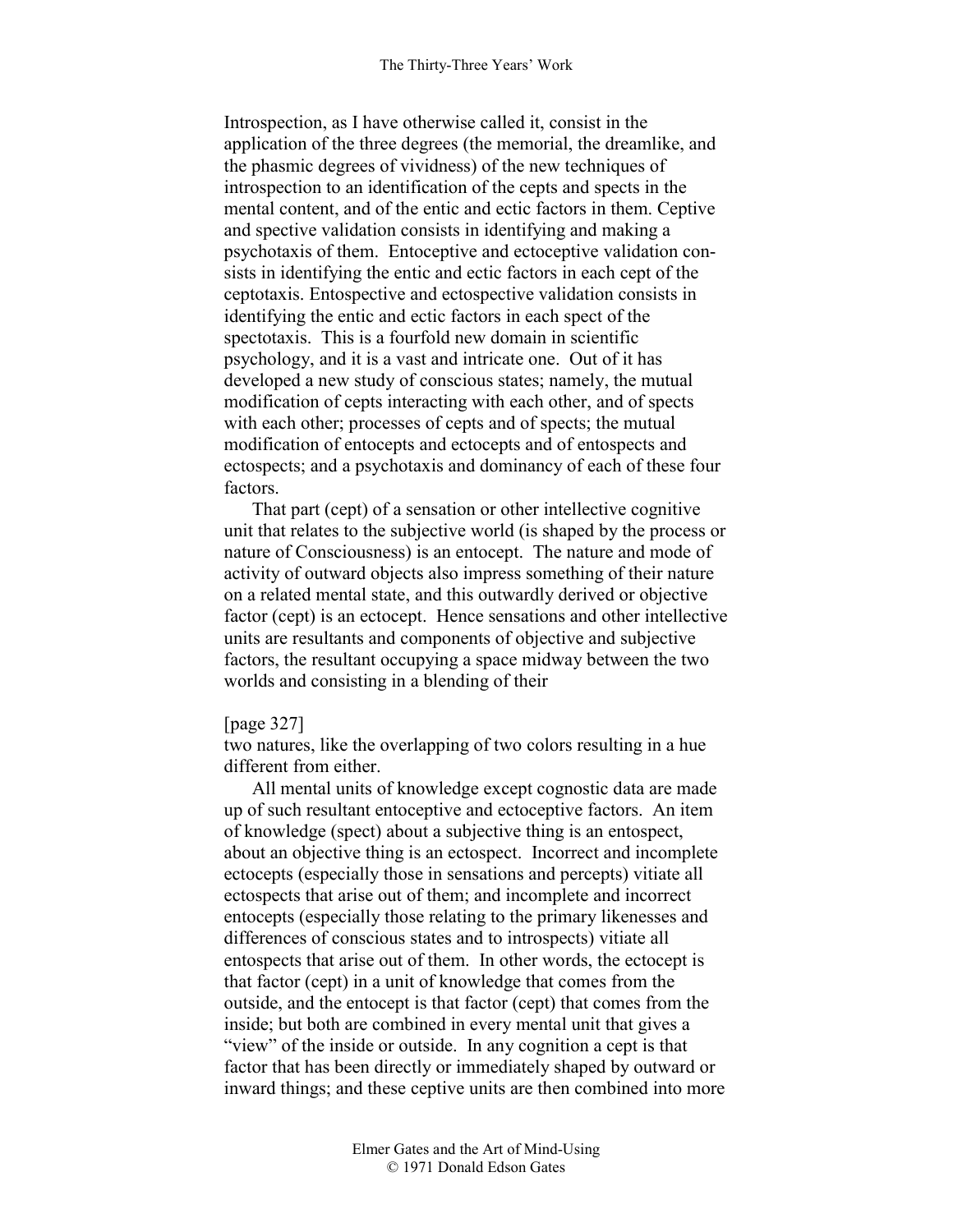complex units that are items of knowledge about outward or inward things called spects. A spect is a view, belief, percept, concept, or image that the mind has of some *thing* in the objective or the subjective world. The mind cannot know outward things by ectocepts alone nor inward things by entocepts alone. A spect always is composed of the two kinds of cepts.

Out of these facts relating to kinds of introspective cognitions arise important methods of ascertaining and validating knowledge. For instance, by the immediate introspective comparison of entocepts and ectocepts with ectospects while the objective "counterparts" of these ectospects are undergoing systematic experimental variation and are being perceptually observed, the ectospects may have their ceptive factors identified and corrected and their inductive meanings validated. Conversely, by the immediate introspective comparison of ectocepts and entocepts with introspects while their subjective counterparts are being introspectively watched, they may have their

## [page 328]

ceptive factors identified and corrected and their inductive meanings validated. Finally by cognosis the entoceptive content of a spect may be *standardized* by an absolute criterion. In other words, ectospects may be corrected by referring them to that part of the outward nature thatimpresses itself on Consciousness as ectocepts; and entocepts may be corrected by reference to that part of the inward nature that impresses itself on Consciousness as entocepts. Finally cognosis furnishes in itself the process and the absolutely known data by which all cepts and spects may be validated.

The ceptive factors in an intellection are those that have been derived from the mind itself, owing to its nature and modes. The spective factors are those that are due to the nature and modes of objective things. Now, these objective things are probably known not as they really are but as the mind perceives and understands them; and the same is true of subjective things. Ceptive and spective factors are concerned in the knowing of any objective thing (by its corresponding ectid) and of any subjective thing (by its corresponding entid). Thus entic ceptospection and ectic spectoception result in an analysis of each intellection into its cepts, spects, entids, and ectids, thus establishing guideposts through the Inner Realm by which its data are validated; and besides, they are important data in and of themselves. It is important also to determine clearly the ceptive and spective factors of our knowledge of the esthesias and conations.

What observation is to the Outer World, introspection is to the Inner World. just as psychurgic observation and experiment lead to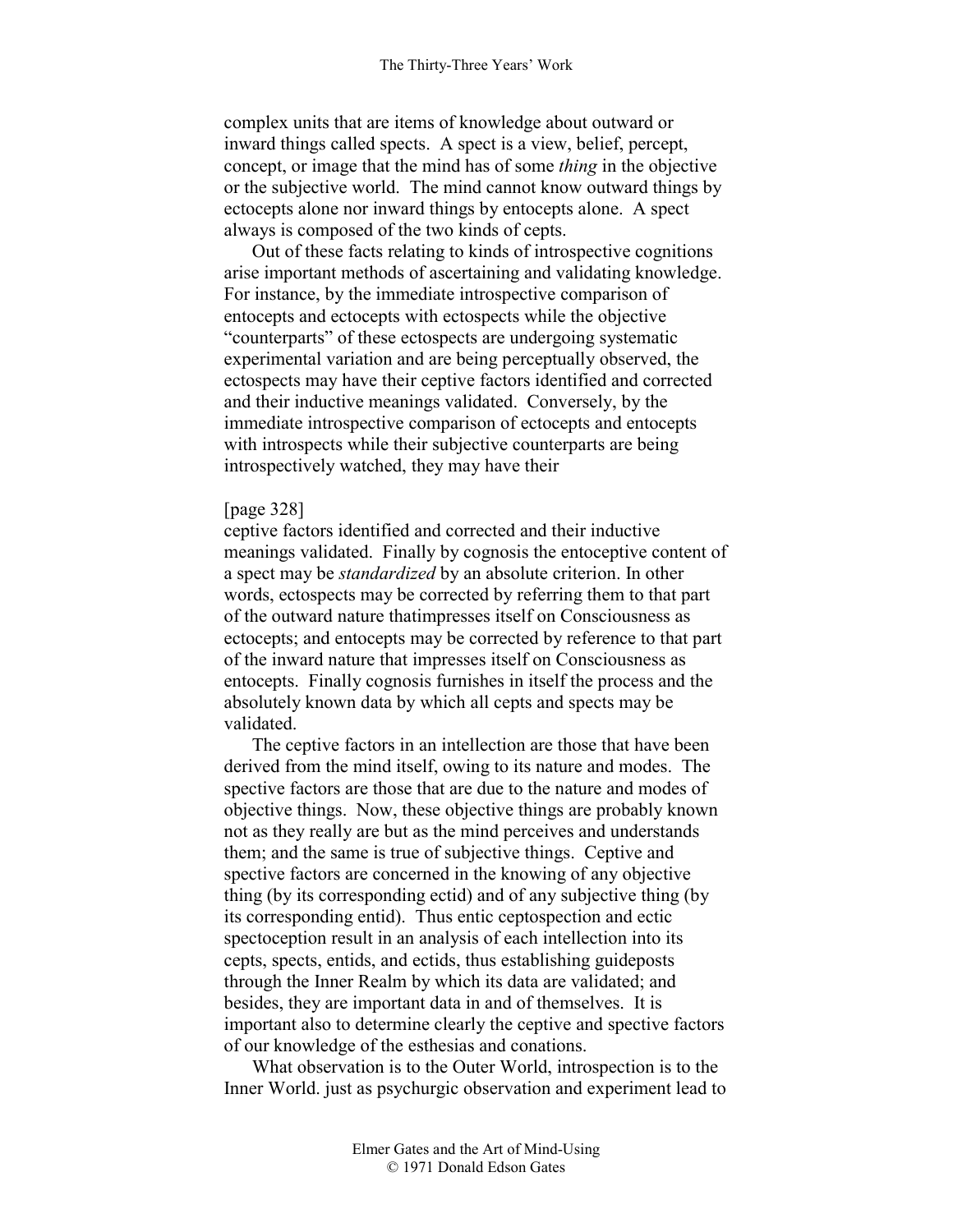a better knowledge of objective things, so the New Introspection leads to a more exact and extensive knowledge of subjective things. It identifies the subjectively and objectively derived factors of experience more definitely, distinguishes them carefully from integrative elaborations, and recognizes those domains in the subjective world that correspond to scientific realms in the objective world. The mind is no longer left in doubt regarding the reality of the volitional and non-volitional, or the subjective and objective, kinds of experience.

## [page 329]

The first epistemological law of validation is this: the smuggling of a spect into an entid when it does not belong there and its interpretative acceptance as belonging, and the smuggling of a cept into an ectid and its interpretative acceptance, are the fundamental errors and illusions of cognition; and no real validation of any kind is possible until these are eliminated. The direct demonstration of cepts in man's knowledge of Outer Things and of spects in his knowledge of Inner Things has a profound significance in epistemology: it conclusively refutes dualism and monistic idealism and psychophysical parallelism.

The fundamental modes of communicative exposition and cognistic mentation are rendered quite largely non-valid because everything that has been named, as image, concept, or idea, contains factors of such different values (entic, ectic, ceptive, spective) that almost any predicate that may be used with the name of a thing will not apply equally, nor in the same sense, to each one of these four factors. True validation cannot be applied to any statement whatever until these four factors have been identified in each term of a sentence. Do you see this? If you do, you will understand that a whole new method and system of validation has been discovered.

Introspective validation is a new kind of scientific method. Old methods made no attempt to get from the mental states out of which inductive premises came any *credentials* as to their *normality and truthfulness*. Introtechnics has discovered how to *rectify the mental states themselves*. Hence human testimony as introspects becomes scientific evidence. I have calculated that fully 90 percent of the usual errors in the inductive method and its inductions can be avoided by this fourfold rectification of the prelogical mental states. All states need this—even sensations, and the whole range of intellections. Among the most formidable are the useless adjunctive states; hence we must inquire into the validity of these mental states as *states* before they begin their life in logic.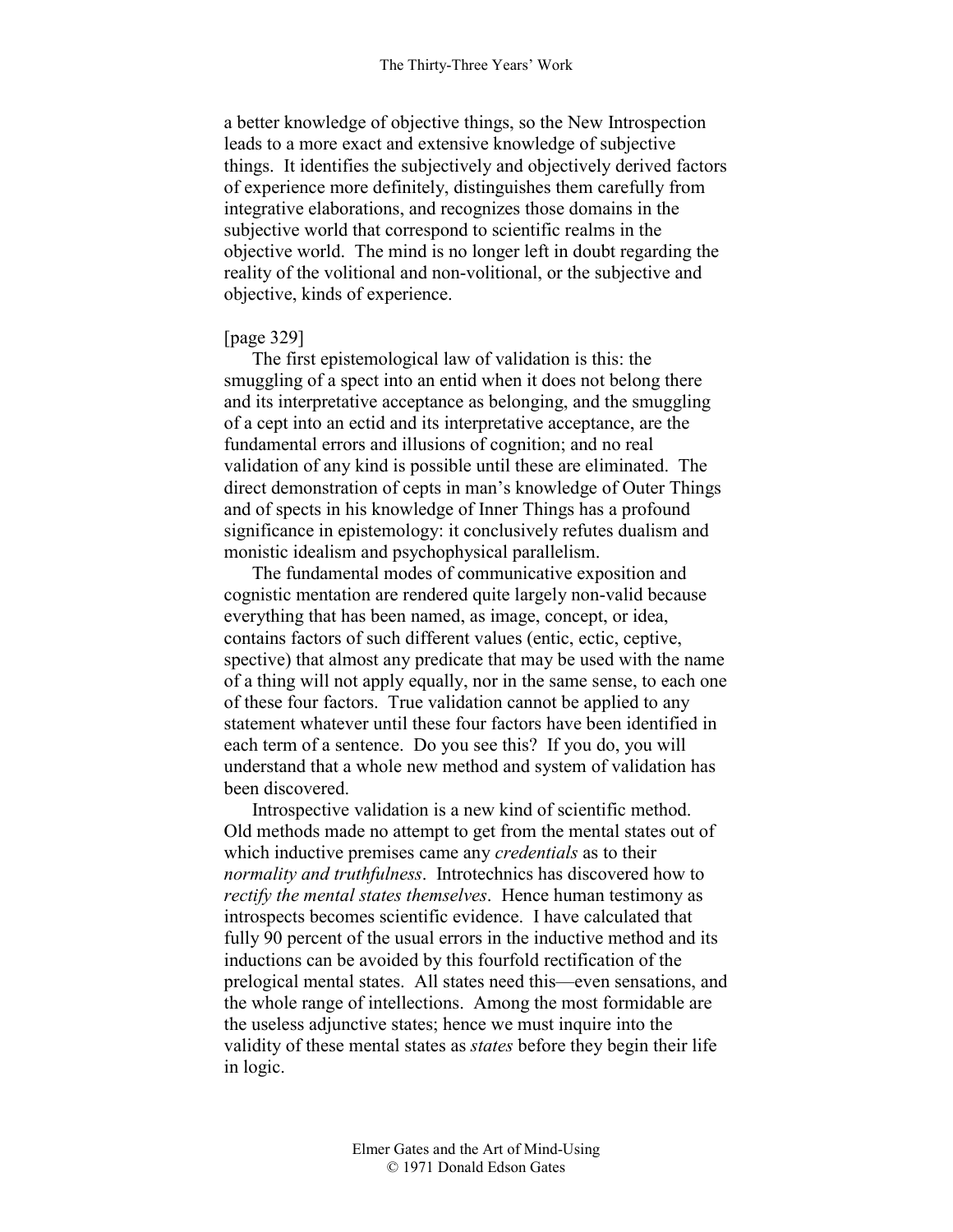These introspective methods culminate in an awarenessintrospection, which is an introspection of the introspects; that is,

## [page 330]

it is an introspection of the introspective process and states. This is not cognosis, and it is clearly differentiated from the Newest Introspection. After a series of introspective memories have been enregistered as an introtaxis, they may be awared, and while a dirigated introspected process is being carried on we can become aware of that introspective Consciousness; and this is a new kind of introspection.

All this introspective validation needs to be studied and tested and every step repeated many times by competent investigators. The day is gone when the authority of an individual is sufficient to establish a fact scientifically. Human testimony alone cannot establish a scientific datum.

So Elmer Gates closes his account of introtechnics.

It will be remembered that as an outgrowth of his youthful skepticism, Gates felt the need to discover validation to be a religious as well as a scientific necessity. From various considerations of his later work he was urged toward what he considered the most important technical problems of psychurgy: validating intellections to sift truth from error; evaluating esthesias to choose good from bad; and testing conations to select the useful—all these called collectively, alethification. His progress placed the subject on a scientific basis. The four branches of the Highest Introspection completed the bridge to validation, but the bridge had yet to be crossed and the new territory explored by further experience in studying Consciousness, or rather in observing Consciousness studying itself. From his point of view Consciousness may be considered to be a cosmic phenomenon having its essential characteristics and nature, just as electricity has; and when Consciousness occurs in any organism, the mind of that creature is built by enregistering, remembering, and associatively integrating these conscious states.

Regardless of the old speculations about consciousness or the tendency of many scientists now to avoid even using the term, Gates knew that he was conscious and was aware that he knew

## [page 331]

it. Some modern philosophers of science have labeled the quest for certainty a speculative waste of time, and by old methods this may well be true, but to Elmer Gates the whole nature of Mind demanded it. Is there one fact for certain? he wondered. The unique and totally indefinable experience that Consciousness has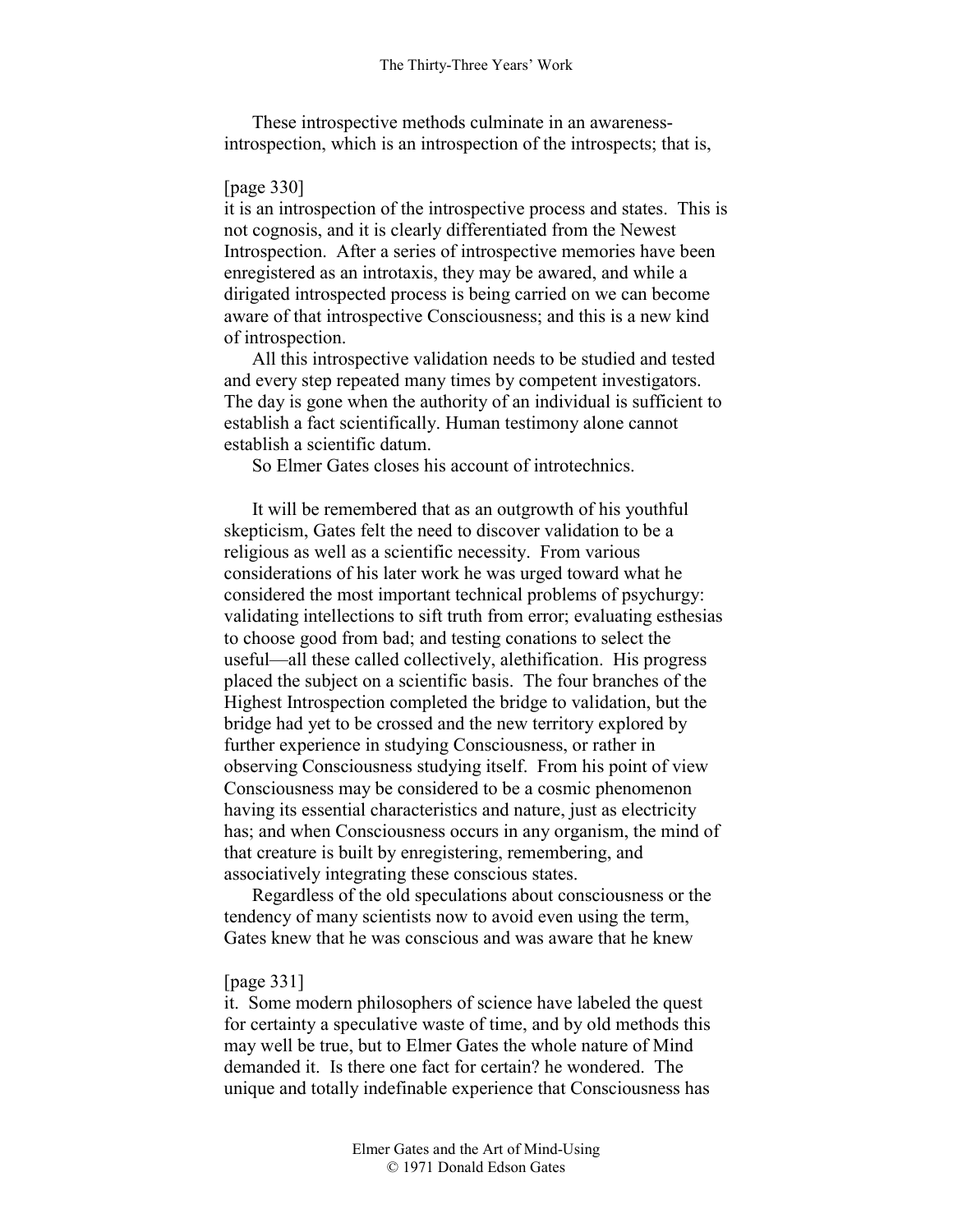in simply being conscious is such a fact that Consciousness cannot doubt. It is the first, the simplest, the primordial and fundamental experience, the beginning of all other experience—*not* the experience that the mentator has with Consciousness, but the experience that Consciousness has with *itself*. But Consciousness also detects differences in consciousness, else there would be no further experience; it discovers that changes take place in consciousness, that it has *different kinds* of conscious states: that they succeed each other, that a previously experienced conscious state can be reproduced, that there are likenesses between states, and so on. In brief, the first fact or datum is Consciousness experiencing itself, and consciousing is the process by which it knows more about itself.

Consciousness by its own activities progresses from the first experience to a full knowledge about all its subjective states, and inventories can be made of them. (Gates entitled one of his expositions, "About the 2300 Groups of Facts Relating to Consciousness.") Through its volitional states, as detected in the volitional factor of conation and the conscious factor of volition, Consciousness discovers that some are voluntarily reproducible; that of the involuntary states some relate to the body and others do not. Those which do not are outside the body and independent of volition, and have come to be known as the not-self states, or objective phenomena, as contrasted with the self-states, or subjective phenomena. Thus Consciousness by experience with itself bridges the supposed chasm between subjective and objective. At no point from first datum to last generalization of true science is there a break in the conscious continuity of the indubitable and inductive certainty of the knowledge acquired. The criterion is present at every step of the process of consciousing by

#### [page 332]

which Consciousness "introspectively" becomes acquainted with its own "subjective world" and by which, through sensory stimuli, it gets a knowledge of its organism and other objective things.

In experimental introspection the experimenter will not only know he is *conscious when he is conscious* of a state but be able to introspect that *knowing* as a process of conscious states, each having certain discriminable qualitative differences and intensitydifferences and duration-differences and clusterings and sequences. All states will have a psychal effect upon each other, and entirely apart from their cognitive meanings and their inductive or logical relations, the experimenter will know, with a greater certainty than he can know anything else whatever, that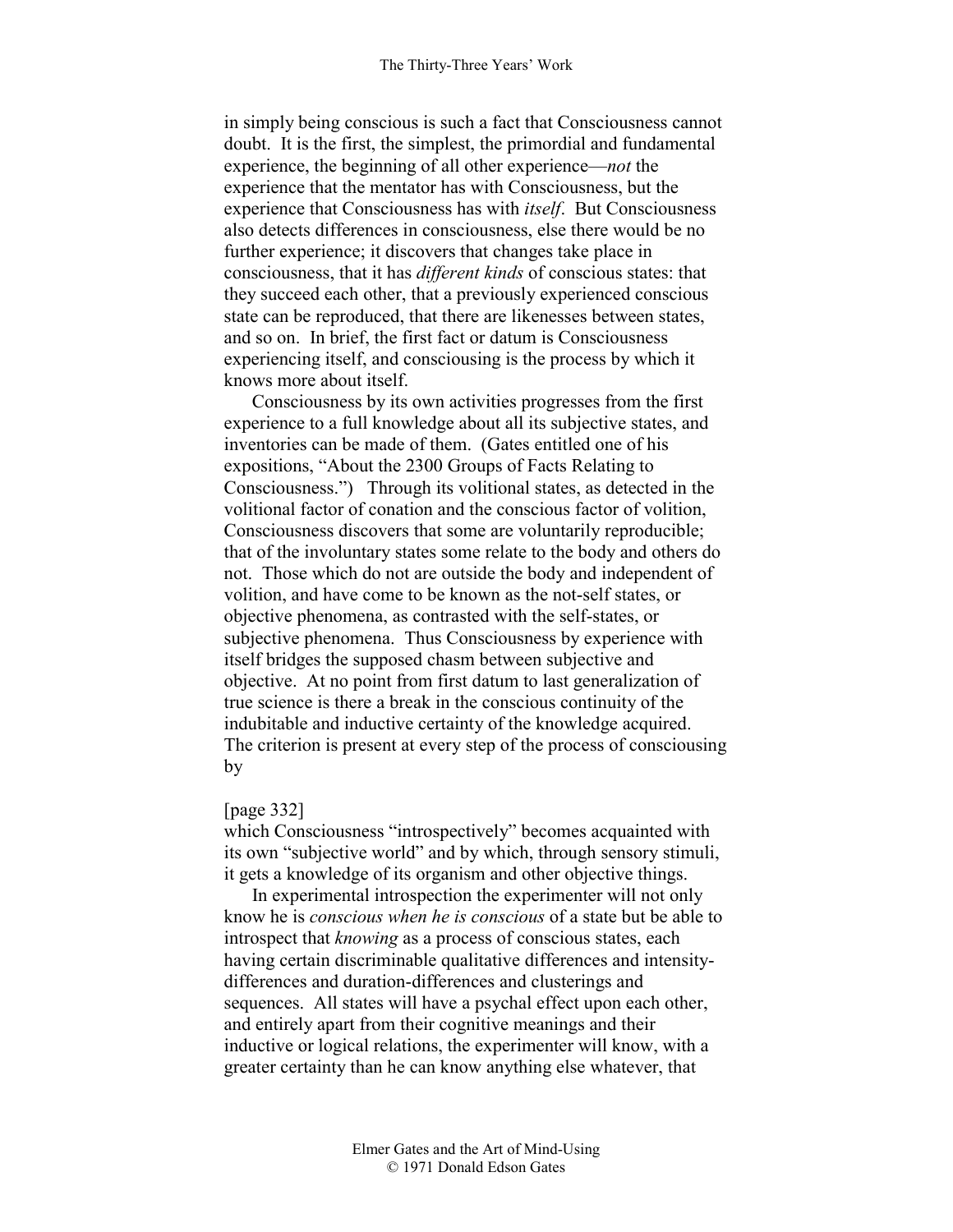when he is conscious he is actually conscious of a psychal state and its changes. So Gates emphatically described his experience.

When images of actual objects are before consciousness, those that are alike are grouped together, and the likenessing process is really an inability to detect a difference between two or more images (though a further study of the object with better methods of observation may show a difference). If Consciousness could not detect differences between its states, it would never have more than one state. One does not need to know what Consciousness is in order to know that *it is*, any more than Faraday needed to know what electricity is in order to find out what it will do. How Consciousness can be we know not, but that it actually is we know indubitably; when awake and aware, we know we are awake and aware. When we are conscious that our feet are warm, there is something else happening than just knowing this fact; namely, we know that consciousness is taking place, and we know it has certain different qualitative states and that changes take place in consciousness, that these states have their durations and intensities and clusterings and successions, entirely apart from their cognitive meanings. When Consciousness becomes conscious of consciousness, it knows those things absolutely and not relatively; and all this is a higher and more

#### [page 333]

fundamental validation than induction or introspective rectification of mental states.

Form a mental image out in space of a magnetized piece of steel and near it place a copper wire in a closed loop. No electricity is anywhere in the vicinity. Move the wire through the magnetic field, and immediately a current of electricity flows in the wire, and while it flows the whole nature of electricity will be there, and it will act according to its nature. So when consciousness arises in a conscious state, the whole nature of Consciousness will be there acting out its nature, creating enregistrations in the psychophysical complexus in which it occurs. If Consciousness could not detect differences in its states, we could not be conscious at all, and knowledge and experience could never start. The detection of a difference in consciousness is the basic and prelogical induction, and the detection of a likeness is the basic deduction, which gives a criterion of truth applicable even to submental matters. Hence conceptuation has for its basic process of classification an infallible criterion and highest authority.

A state comprises four things in natural history: an objective thing; a subjective mental state; a brain-enregistration; and a name for the concept of that state and thing. By means of these four